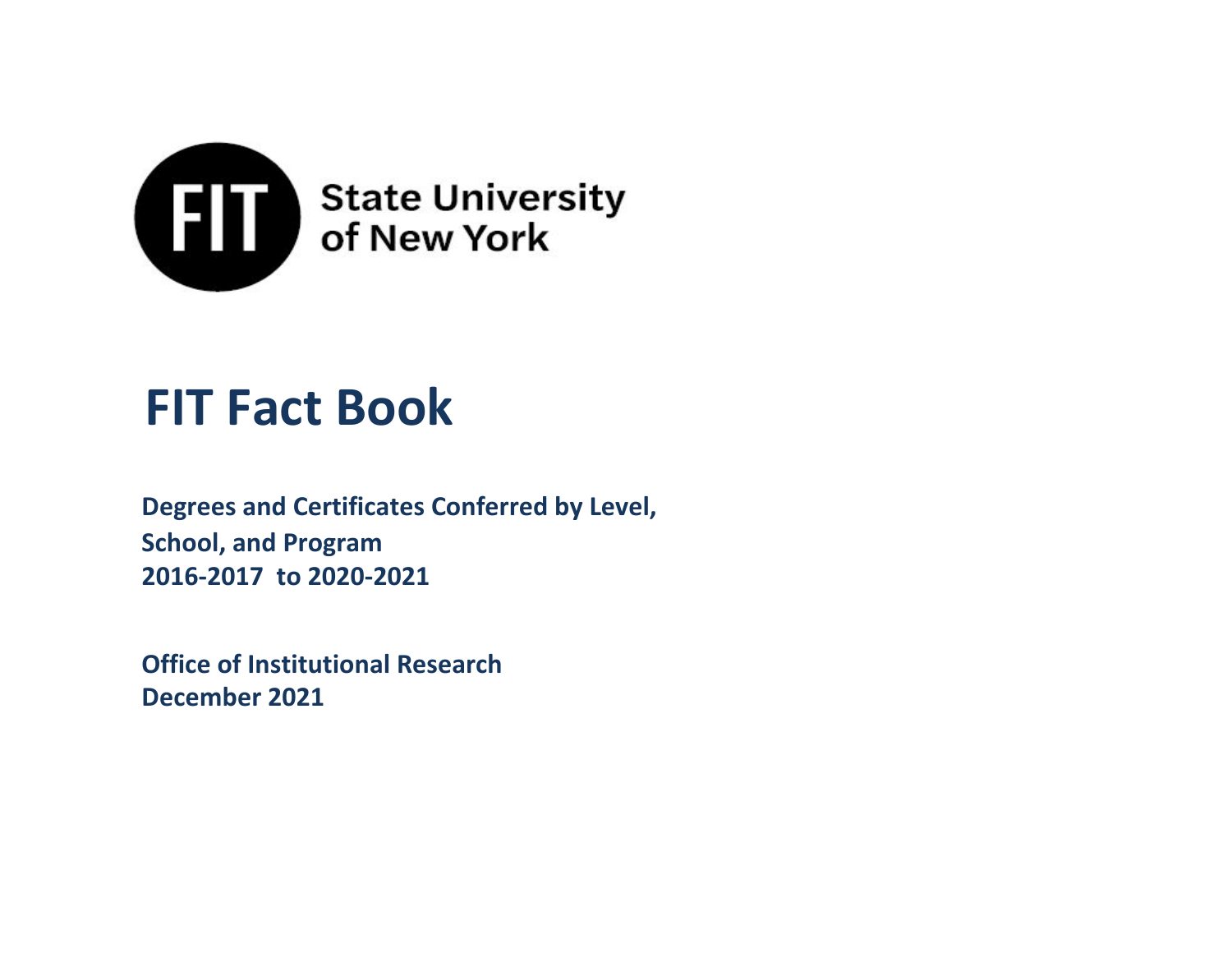## **FIT Fact Book**

## **Degrees and Certificates Conferred by Level, School, and Program**

#### **2016-2017 to 2020-2021**

### **Table of Contents**

[Table 1: Degrees and Certificates Conferred by Type of Award](#page-2-0) [Table 2: Degrees and Certificates Conferred by Award Level and School](#page-3-0) Table 3: Degrees and Certificates Conferred by Level and Academic [Program--School](#page-5-0) of Art & Design [Table 4: Degrees and Certificates Conferred by Level--School of Business & Technology](#page-7-0) [Table 5: Degrees and Certificates Conferred by Level and Academic Program--School of Liberal Arts](#page-8-0) [Table 6: Degrees and Certificates Conferred by Level and Academic Program--School of Graduate Studies](#page-8-0)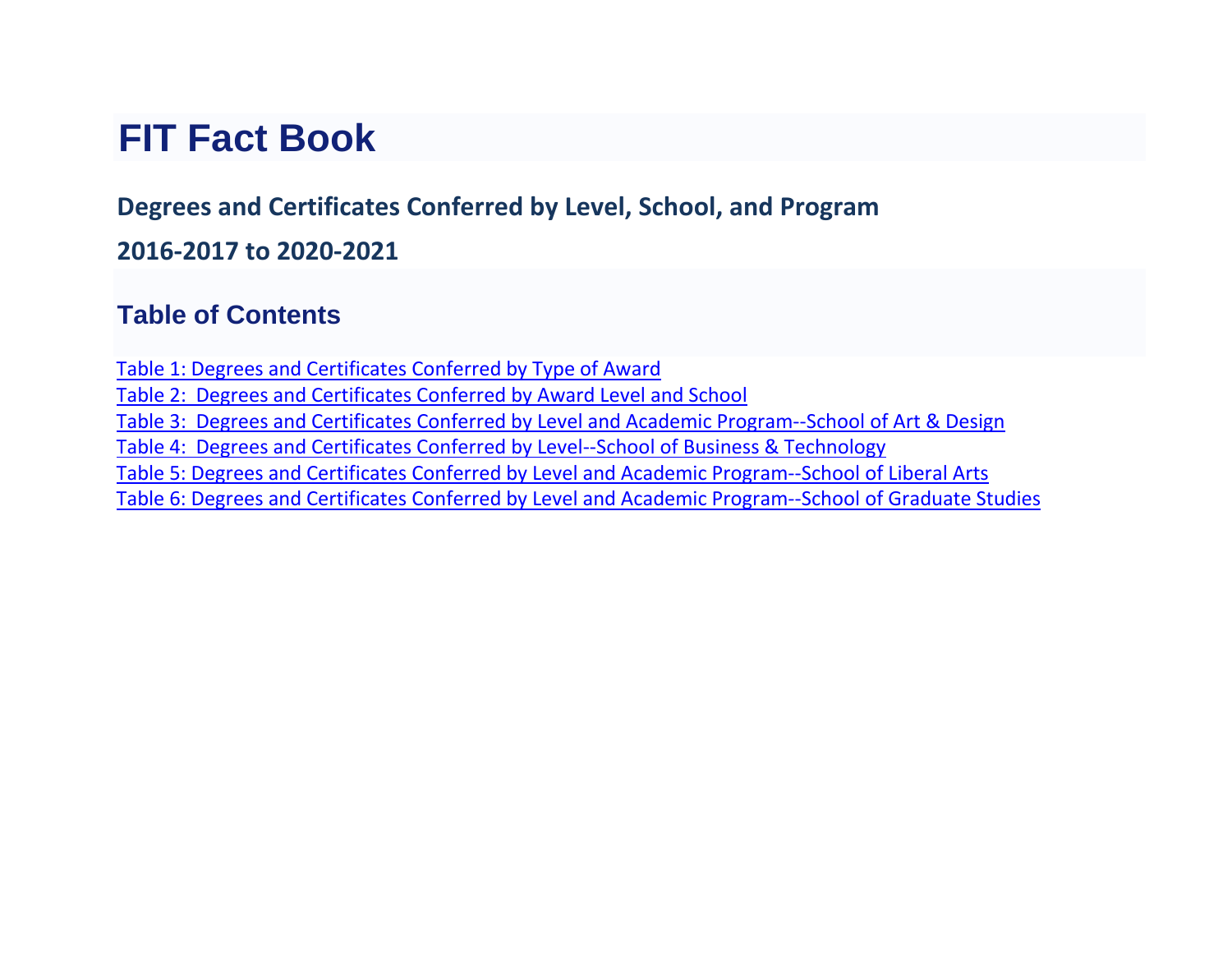## <span id="page-2-0"></span>**Table 1: Degrees and Certificates Conferred by Type of Award**

|                                |           |           |                 |           |           | % Change, | % Change, |
|--------------------------------|-----------|-----------|-----------------|-----------|-----------|-----------|-----------|
|                                |           |           |                 |           |           | AY2020    | AY2017    |
|                                | 2016-2017 | 2017-2018 | 2018-2019       | 2019-2020 | 2020-2021 | to AY2021 | to AY2021 |
| <b>Certificate</b>             |           |           |                 |           |           |           |           |
| Certificate                    | 48        | 52        | 30 <sup>2</sup> | 29        | 11        | $-62.1%$  | $-77.1%$  |
| <b>Bachelor's</b>              |           |           |                 |           |           |           |           |
| <b>Bachelor's of Fine Arts</b> |           |           |                 |           |           |           |           |
| (BFA)                          | 529       | 620       | 571             | 567       | 628       | 10.8%     | 18.7%     |
| Bachelor's of Science (BS)     | 1,095     | 1,152     | 1,119           | 1,079     | 1,049     | $-2.8%$   | $-4.2%$   |
| Subtotal                       | 1,624     | 1,772     | 1,690           | 1,646     | 1,677     | 1.9%      | 3.3%      |
| Associate                      |           |           |                 |           |           |           |           |
| Associate of Applied           |           |           |                 |           |           |           |           |
| Science(AAS)                   | 2,141     | 2,019     | 1,995           | 1,944     | 1,871     | $-3.8%$   | $-12.6%$  |
| Graduate                       |           |           |                 |           |           |           |           |
| Master's of Arts (MA)          | 26        | 27        | 35              | 82        | 35        | $-57.3%$  | 34.6%     |
| Master's of Fine Arts (MFA)    | 12        | 8         | 16              | 25        | 24        | $-4.0%$   | 100.0%    |
| Master's of Professional       |           |           |                 |           |           |           |           |
| Studies (MPS)                  | 33        | 33        | 34              | 35        | 34        | $-2.9%$   | 3.0%      |
| <b>Subtotal</b>                | 71        | 68        | 85              | 142       | 93        | $-34.5%$  | 31.0%     |
|                                |           |           |                 |           |           |           |           |
| <b>Grand Total</b>             | 3,884     | 3,911     | 3,800           | 3,761     | 3,652     | $-2.9%$   | $-6.0%$   |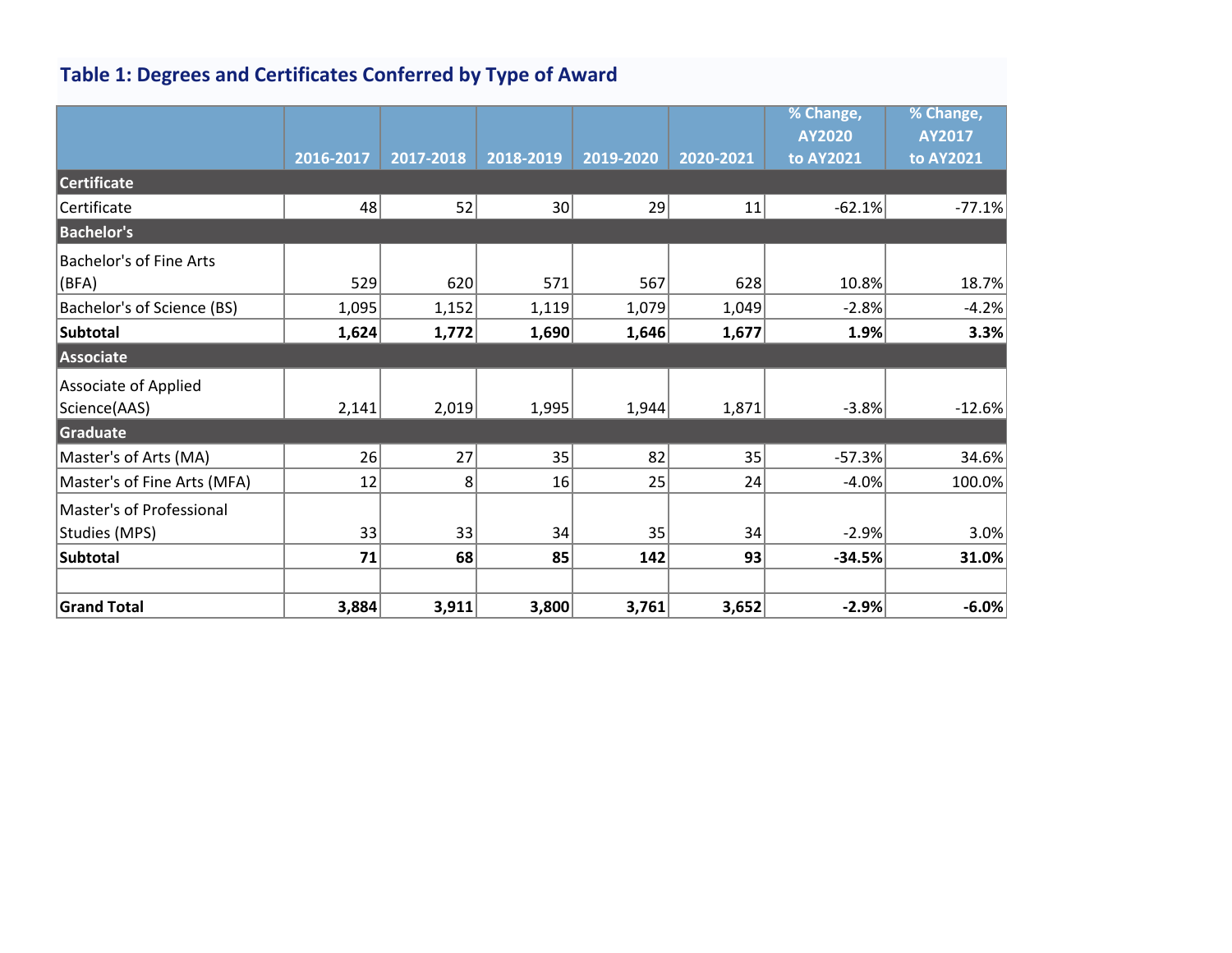### <span id="page-3-0"></span>**Table 2: Degrees and Certificates Conferred by Award Level and School**

|                                       |           |           |           |           |           | % Change, | % Change, |
|---------------------------------------|-----------|-----------|-----------|-----------|-----------|-----------|-----------|
|                                       |           |           |           |           |           | AY2020    | AY2017    |
|                                       | 2016-2017 | 2017-2018 | 2018-2019 | 2019-2020 | 2020-2021 | to AY2021 | to AY2021 |
| Total                                 |           |           |           |           |           |           |           |
| School of Art and Design              | 1,477     | 1,513     | 1,464     | 1,477     | 1,470     | $-0.5%$   | $-0.5%$   |
| Baker School of Business &            |           |           |           |           |           |           |           |
| Technology                            | 2,302     | 2,283     | 2,203     | 2,097     | 2,037     | $-2.9%$   | $-11.5%$  |
| <b>School of Liberal Arts</b>         | 34        | 47        | 48        | 45        | 52        | 15.6%     | 52.9%     |
| School of Graduate Studies            | 71        | 68        | 85        | 142       | 93        | $-34.5%$  | 31.0%     |
| <b>Grand Total</b>                    | 3,884     | 3,911     | 3,800     | 3,761     | 3,652     | $-2.9%$   | $-6.0%$   |
| Certificate                           |           |           |           |           |           |           |           |
| <b>School of Art and Design</b>       | 35        | 29        | 12        | 18        | 11        | $-38.9%$  | $-68.6%$  |
| Baker School of Business &            |           |           |           |           |           |           |           |
| Technology                            | 13        | 23        | 18        | 11        |           |           |           |
| Subtotal                              | 48        | 52        | 30        | 29        | 11        | $-62.1%$  | $-77.1%$  |
| Associate                             |           |           |           |           |           |           |           |
| School of Art and Design              | 913       | 864       | 881       | 892       | 831       | $-6.8%$   | $-9.0%$   |
| Baker School of Business &            |           |           |           |           |           |           |           |
| Technology                            | 1,212     | 1,133     | 1,092     | 1,039     | 1,024     | $-1.4%$   | $-15.5%$  |
| <b>School of Liberal Arts</b>         | 16        | 22        | 22        | 13        | 16        | 23.1%     | 0.0%      |
| Subtotal                              | 2,141     | 2,019     | 1,995     | 1,944     | 1,871     | $-3.8%$   | $-12.6%$  |
| <b>Bachelor's</b>                     |           |           |           |           |           |           |           |
| School of Art and Design              | 529       | 620       | 571       | 567       | 628       | 10.8%     | 18.7%     |
| <b>Baker School of Business &amp;</b> |           |           |           |           |           |           |           |
| Technology                            | 1,077     | 1,127     | 1,093     | 1,047     | 1,013     | $-3.2%$   | $-5.9%$   |
| <b>School of Liberal Arts</b>         | 18        | 25        | 26        | 32        | 36        | 12.5%     | 100.0%    |
| Subtotal                              | 1,624     | 1,772     | 1,690     | 1,646     | 1,677     | 1.9%      | 3.3%      |
| <b>Graduate</b>                       |           |           |           |           |           |           |           |
| <b>School of Graduate Studies</b>     | 71        | 68        | 85        | 142       | 93        | $-34.5%$  | 31.0%     |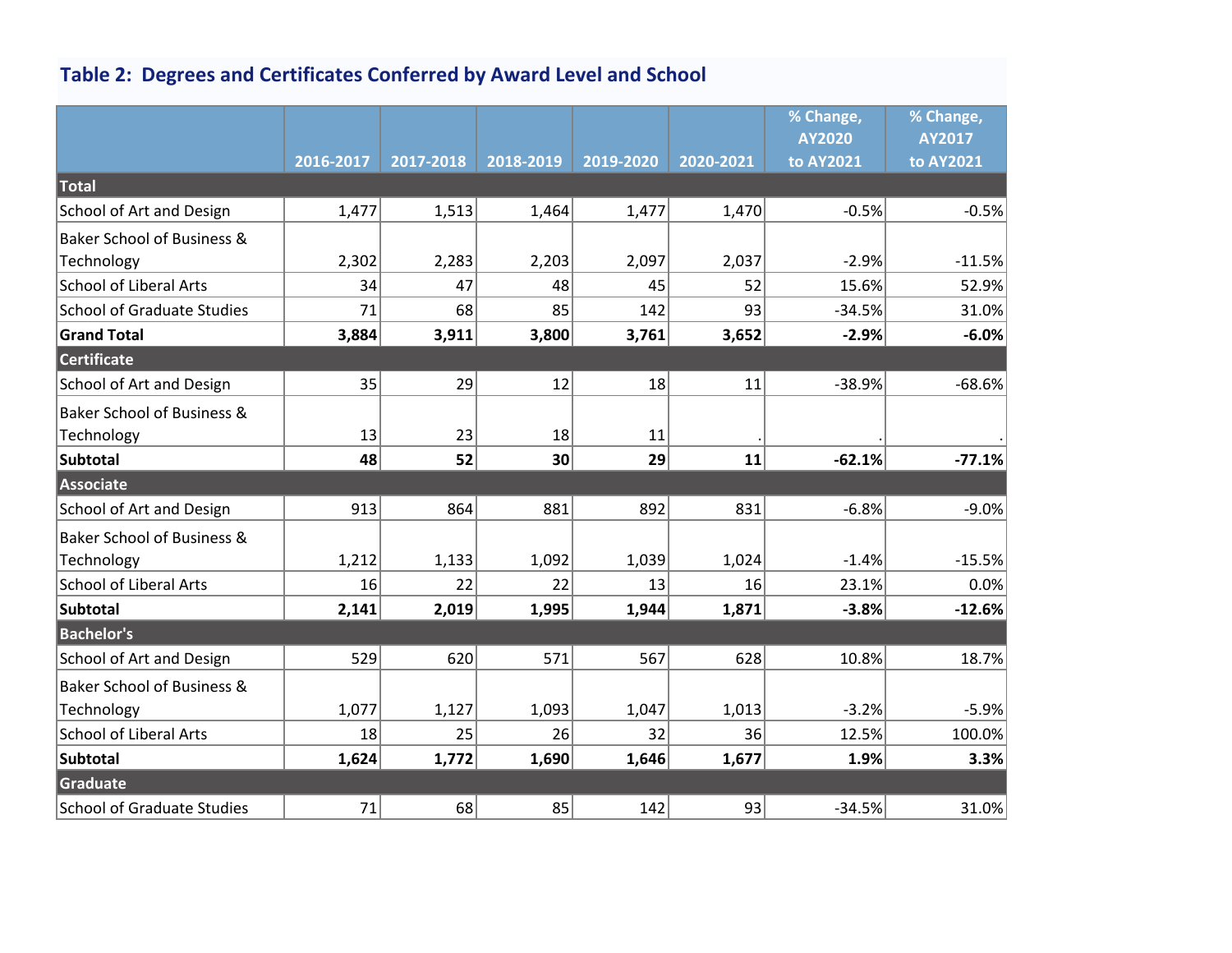#### **Table 3: Degrees and Certificates Conferred by Level and Academic Program--School of Art & Design**

|                                 |                |                         |              |              |                         | % Change, AY2020 | % Change, AY2017 |
|---------------------------------|----------------|-------------------------|--------------|--------------|-------------------------|------------------|------------------|
|                                 | 2016-2017      | 2017-2018               | 2018-2019    | 2019-2020    | 2020-2021               | to AY2021        | to AY2021        |
| <b>Totals</b>                   |                |                         |              |              |                         |                  |                  |
| Certificate                     | 35             | 29                      | 12           | 18           | 11                      | $-38.9%$         | $-68.6%$         |
| Associate                       | 913            | 864                     | 881          | 892          | 831                     | $-6.8%$          | $-9.0%$          |
| Bachelor's                      | 529            | 620                     | 571          | 567          | 628                     | 10.8%            | 18.7%            |
| <b>Grand Total</b>              | 1,477          | 1,513                   | 1,464        | 1,477        | 1,470                   | $-0.5%$          | $-0.5%$          |
| <b>Certificate</b>              |                |                         |              |              |                         |                  |                  |
| Digital Still Photography       | 13             | $\overline{\mathbf{3}}$ | 5            | 3            | $\overline{\mathbf{4}}$ | 33.3%            | $-69.2%$         |
| <b>Draping Techniques</b>       | 6              |                         |              | 4            |                         |                  |                  |
| Gemology                        | 5              | 9                       |              |              |                         |                  |                  |
| <b>Haute Couture</b>            | 5              | $\overline{7}$          | 6            | 5            | 3                       | $-40.0%$         | $-40.0%$         |
| <b>Millinery Techniques</b>     | 4              | $\overline{7}$          |              | 5            | $\overline{2}$          | $-60.0%$         | $-50.0%$         |
| Performance Athletic            |                |                         |              |              |                         |                  |                  |
| Footwear                        | $\overline{2}$ | $\overline{2}$          | $\mathbf{1}$ |              | $\mathbf{1}$            |                  | $-50.0%$         |
| <b>CAD for Fashion Art</b>      |                | $\mathbf 1$             |              | $\mathbf{1}$ | $\mathbf{1}$            | 0.0%             |                  |
| Sub-Total                       | 35             | 29                      | 12           | 18           | 11                      | $-38.9%$         | $-68.6%$         |
| <b>Associate</b>                |                |                         |              |              |                         |                  |                  |
| <b>Communications Design</b>    | 150            | 141                     | 142          | 161          | 151                     | $-6.2%$          | 0.7%             |
| <b>Fashion Design</b>           | 347            | 311                     | 353          | 336          | 274                     | $-18.5%$         | $-21.0%$         |
| <b>Fine Arts</b>                | 66             | 59                      | 44           | 52           | 72                      | 38.5%            | 9.1%             |
| <b>Footwear and Accessories</b> |                |                         |              |              |                         |                  |                  |
| Design                          | 40             | 30                      | 38           | 30           | 18                      | $-40.0%$         | $-55.0%$         |
| Illustration                    | 99             | 112                     | 112          | 113          | 125                     | 10.6%            | 26.3%            |
| <b>Interior Design</b>          | 74             | 79                      | 75           | 77           | 69                      | $-10.4%$         | $-6.8%$          |
| Jewelry Design                  | 30             | 20                      | 16           | 13           | 9                       | $-30.8%$         | $-70.0%$         |
| Menswear                        | 22             | 18                      | 18           | 21           | 24                      | 14.3%            | 9.1%             |
| Photography and Related         |                |                         |              |              |                         |                  |                  |
| Media                           | 48             | 54                      | 44           | 58           | 63                      | 8.6%             | 31.3%            |
| <b>Textile/Surface Design</b>   | 34             | 39                      | 39           | 31           | 26                      | $-16.1%$         | $-23.5%$         |
| <b>Visual Presentation and</b>  |                |                         |              |              |                         |                  |                  |
| <b>Exhibition Design</b>        | 3              | $\mathbf 1$             |              |              |                         |                  |                  |
| Sub-Total                       | 913            | 864                     | 881          | 892          | 831                     | $-6.8%$          | $-9.0%$          |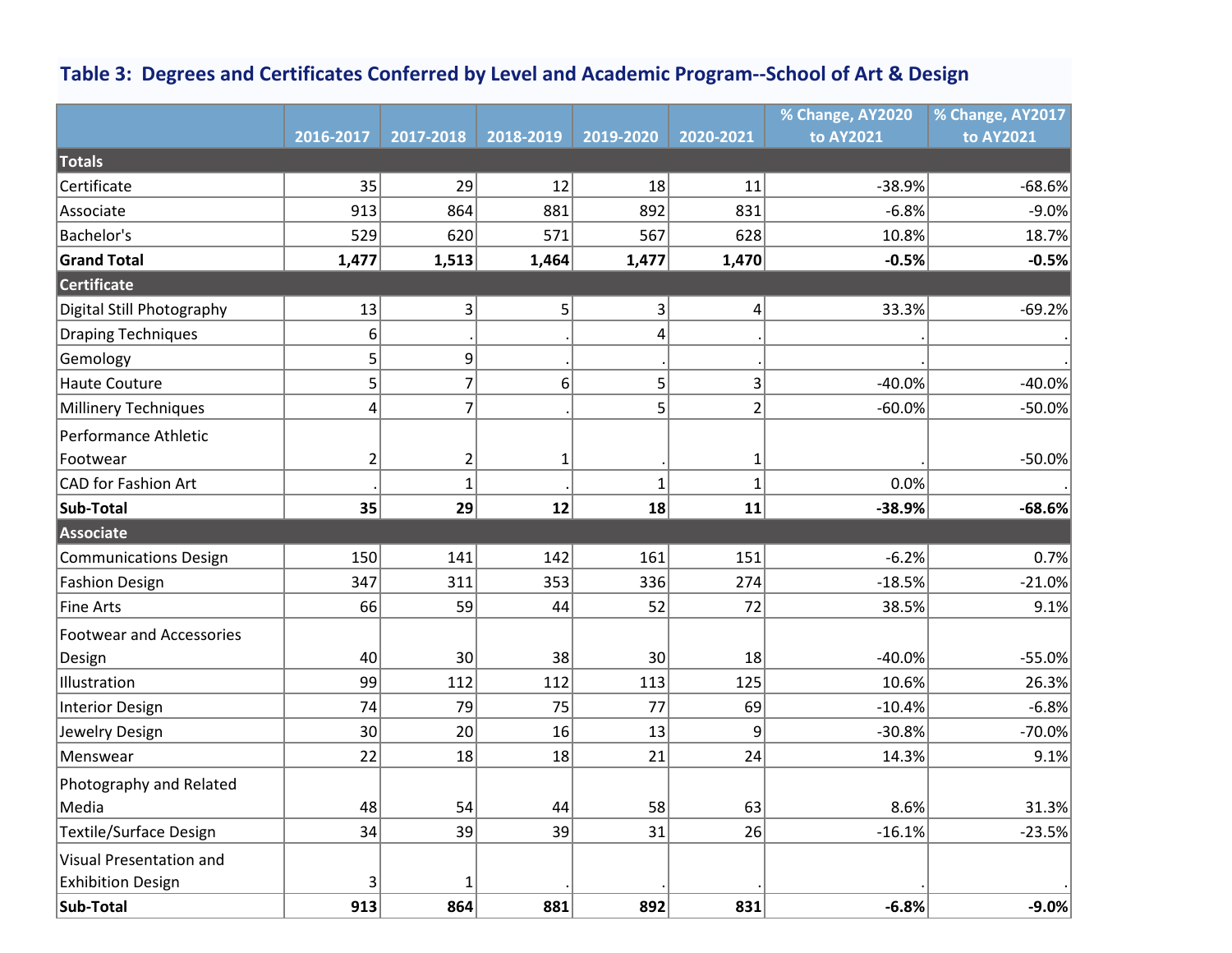#### <span id="page-5-0"></span>**Table 3: Degrees and Certificates Conferred by Level and Academic Program--School of Art & Design**

|                                 |           |           |                 |           |           | % Change, AY2020 | % Change, AY2017 |
|---------------------------------|-----------|-----------|-----------------|-----------|-----------|------------------|------------------|
|                                 | 2016-2017 | 2017-2018 | 2018-2019       | 2019-2020 | 2020-2021 | to AY2021        | to AY2021        |
| <b>Bachelor's</b>               |           |           |                 |           |           |                  |                  |
| <b>Fashion Design</b>           | 157       | 192       | 196             | 176       | 208       | 18.2%            | 32.5%            |
| <b>Fine Arts</b>                | 20        | 43        | 31              | 26        | 28        | 7.7%             | 40.0%            |
| <b>Footwear and Accessories</b> |           |           |                 |           |           |                  |                  |
| Design                          | 35        | 19        | 18              | 8         | 19        | 137.5%           | $-45.7%$         |
| Illustration                    | 46        | 70        | 55              | 77        | 74        | $-3.9%$          | 60.9%            |
| <b>Interior Design</b>          | 41        | 37        | 50              | 41        | 46        | 12.2%            | 12.2%            |
| <b>Textile/Surface Design</b>   | 27        | 27        | 30 <sup>2</sup> | 20        | 25        | 25.0%            | $-7.4%$          |
| Visual Presentation and         |           |           |                 |           |           |                  |                  |
| <b>Exhibition Design</b>        | 20        | 35        | 27              | 34        | 32        | $-5.9%$          | 60.0%            |
| <b>Advertising Design</b>       | 34        | 33        | 24              | 43        | 43        | 0.0%             | 26.5%            |
| <b>Computer Animation &amp;</b> |           |           |                 |           |           |                  |                  |
| <b>Interactive Media</b>        | 22        | 20        | 21              | 17        | 24        | 41.2%            | 9.1%             |
| <b>Fabric Styling</b>           | 23        | 24        | 11              | 18        | 16        | $-11.1%$         | $-30.4%$         |
| <b>Graphic Design</b>           | 37        | 42        | 43              | 35        | 43        | 22.9%            | 16.2%            |
| Packaging Design                | 22        | 27        | 25              | 22        | 22        | 0.0%             | 0.0%             |
| Photography and the Digital     |           |           |                 |           |           |                  |                  |
| Image                           | 33        | 38        | 32              | 42        | 39        | $-7.1%$          | 18.2%            |
| <b>Toy Design</b>               | 12        | 13        | 8               | 8         | 9         | 12.5%            | $-25.0%$         |
| Sub-Total                       | 529       | 620       | 571             | 567       | 628       | 10.8%            | 18.7%            |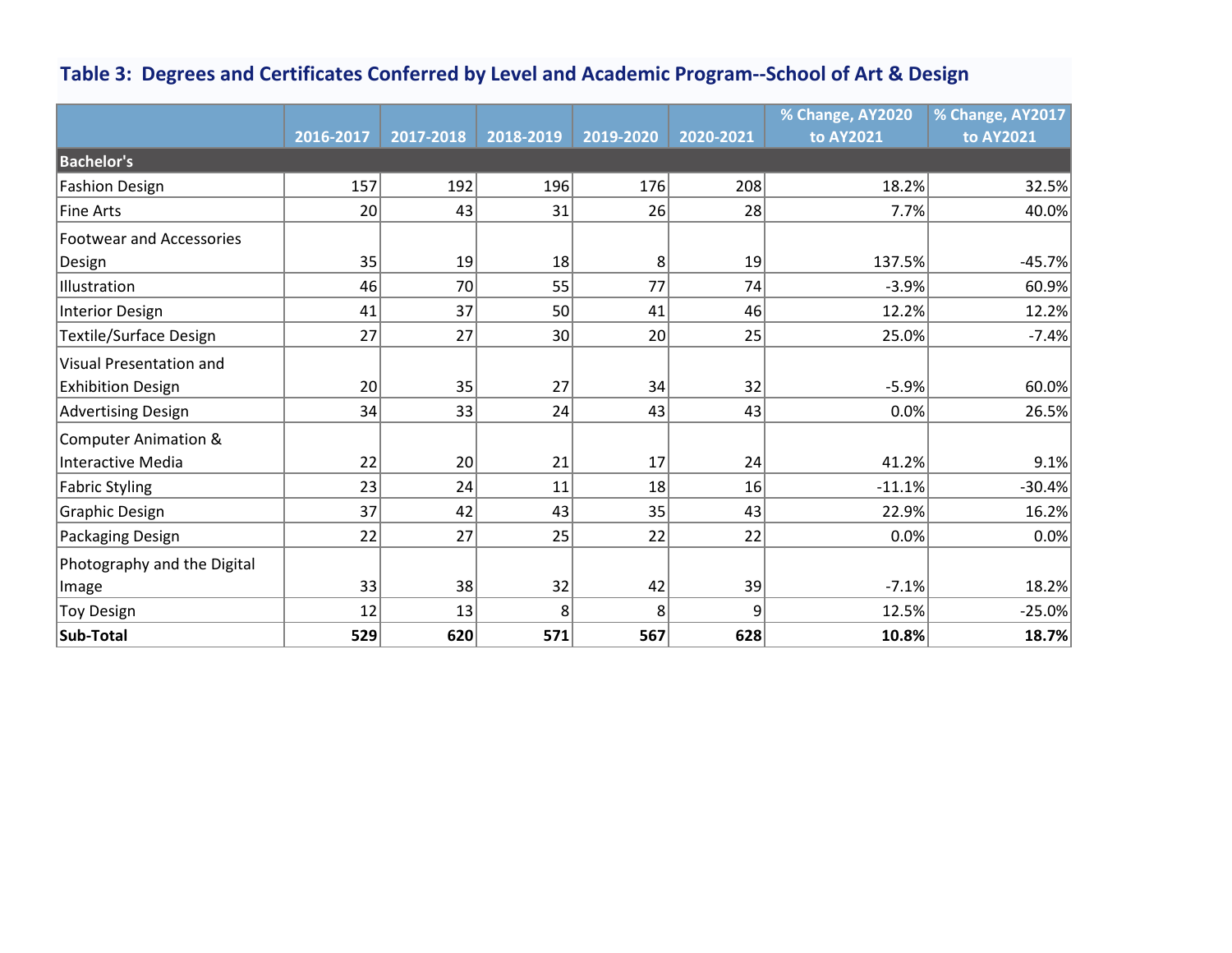#### **Table 4: Degrees and Certificates Conferred by Level--School of Business & Technology**

|                                       | 2016-2017 | 2017-2018 | 2018-2019 | 2019-2020 | 2020-2021 | % Change,<br><b>AY2020 to</b><br>AY2021 | % Change,<br><b>AY2017 to</b><br>AY2021 |
|---------------------------------------|-----------|-----------|-----------|-----------|-----------|-----------------------------------------|-----------------------------------------|
| Totals                                |           |           |           |           |           |                                         |                                         |
| Certificate                           | 13        | 23        | 18        | 11        |           |                                         |                                         |
| Associate                             | 1,212     | 1,133     | 1,092     | 1,039     | 1,024     | $-1.4%$                                 | $-15.5%$                                |
| Bachelor's                            | 1,077     | 1,127     | 1,093     | 1,047     | 1,013     | $-3.2%$                                 | $-5.9%$                                 |
| <b>Grand Total</b>                    | 2,302     | 2,283     | 2,203     | 2,097     | 2,037     | $-2.9%$                                 | $-11.5%$                                |
| <b>Certificate</b>                    |           |           |           |           |           |                                         |                                         |
| <b>Patternmaking Certificate</b>      | 13        | 23        | 18        | 11        |           |                                         |                                         |
| Sub-Total                             | 13        | 23        | 18        | 11        |           |                                         |                                         |
| Associate                             |           |           |           |           |           |                                         |                                         |
| <b>Advertising &amp; Marketing</b>    |           |           |           |           |           |                                         |                                         |
| Communications                        | 353       | 331       | 329       | 342       | 318       | $-7.0%$                                 | $-9.9%$                                 |
| <b>Fashion Business Management</b>    | 797       | 734       | 689       | 637       | 654       | 2.7%                                    | $-17.9%$                                |
| <b>Production Management: Fashion</b> |           |           |           |           |           |                                         |                                         |
| and Related Industries                | 28        | 32        | 42        | 27        | 26        | $-3.7%$                                 | $-7.1%$                                 |
| <b>Textile Development and</b>        |           |           |           |           |           |                                         |                                         |
| Marketing                             | 34        | 36        | 32        | 33        | 26        | $-21.2%$                                | $-23.5%$                                |
| Sub-Total                             | 1,212     | 1,133     | 1,092     | 1,039     | 1,024     | $-1.4%$                                 | $-15.5%$                                |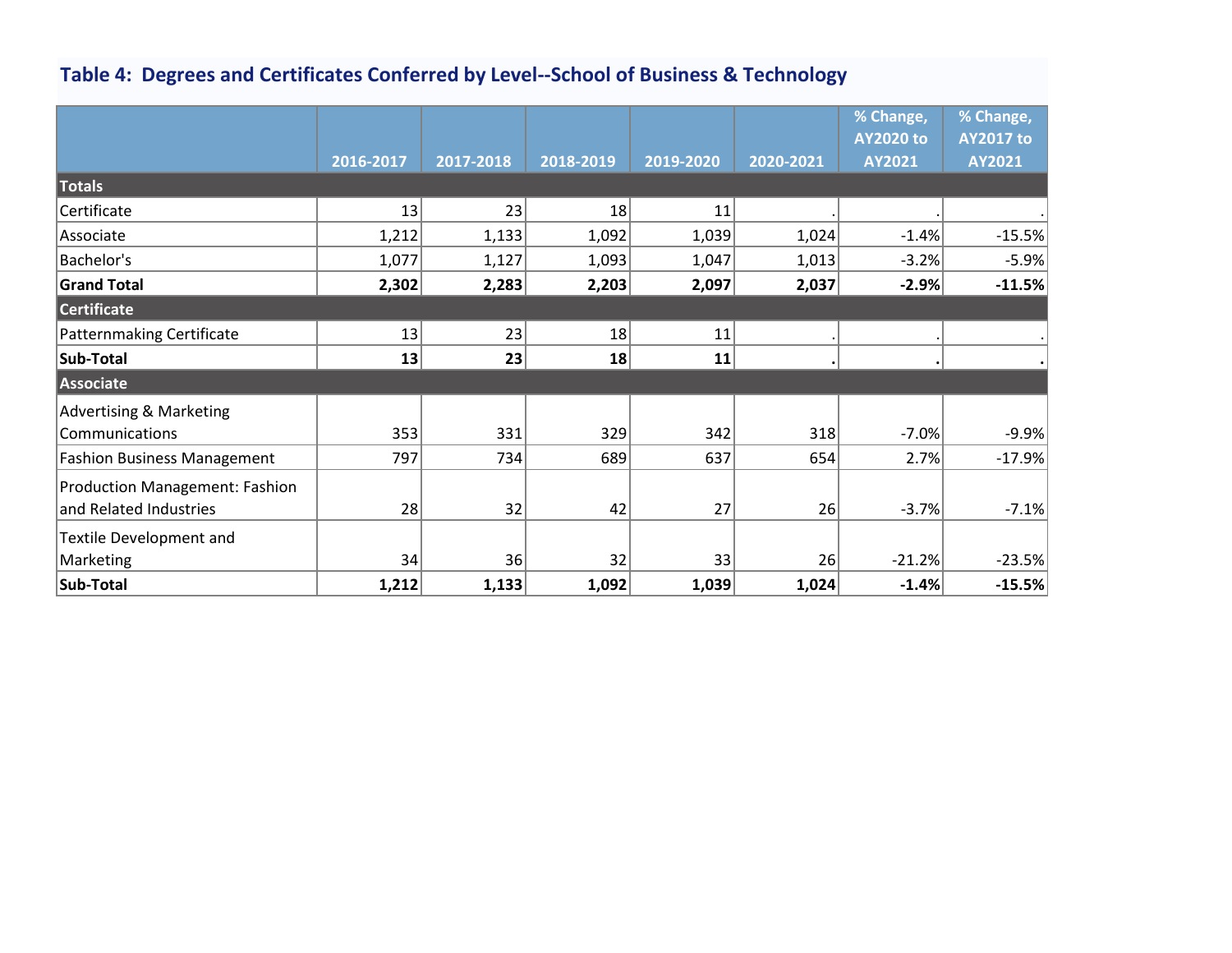#### <span id="page-7-0"></span>**Table 4: Degrees and Certificates Conferred by Level--School of Business & Technology**

|                                            | 2016-2017 | 2017-2018 | 2018-2019 | 2019-2020 | 2020-2021 | % Change,<br><b>AY2020 to</b><br>AY2021 | % Change,<br><b>AY2017 to</b><br>AY2021 |
|--------------------------------------------|-----------|-----------|-----------|-----------|-----------|-----------------------------------------|-----------------------------------------|
| <b>Bachelor's</b>                          |           |           |           |           |           |                                         |                                         |
| <b>Advertising &amp; Marketing</b>         |           |           |           |           |           |                                         |                                         |
| Communications                             | 288       | 310       | 284       | 283       | 280       | $-1.1%$                                 | $-2.8%$                                 |
| <b>Fashion Business Management</b>         | 434       | 466       | 439       | 408       | 386       | $-5.4%$                                 | $-11.1%$                                |
| <b>Production Management: Fashion</b>      |           |           |           |           |           |                                         |                                         |
| and Related Industries                     | 37        | 30        | 42        | 46        | 36        | $-21.7%$                                | $-2.7%$                                 |
| Textile Development and                    |           |           |           |           |           |                                         |                                         |
| Marketing                                  | 21        | 38        | 32        | 30        | 32        | 6.7%                                    | 52.4%                                   |
| <b>Cosmetics &amp; Fragrance Marketing</b> | 37        | 52        | 46        | 46        | 44        | $-4.3%$                                 | 18.9%                                   |
| Direct and Interactive Marketing           | 30        | 18        | 23        | 18        | 21        | 16.7%                                   | $-30.0%$                                |
| Entrepreneurship for                       |           |           |           |           |           |                                         |                                         |
| Fashion/Design Industries                  | 23        | 15        | 18        | 21        | 16        | $-23.8%$                                | $-30.4%$                                |
| Home Products Development &                |           |           |           |           |           |                                         |                                         |
| Marketing                                  | 22        | 25        | 22        | 16        | 16        | 0.0%                                    | $-27.3%$                                |
| International Trade & Marketing            | 142       | 149       | 137       | 142       | 151       | 6.3%                                    | 6.3%                                    |
| <b>Technical Design</b>                    | 43        | 24        | 50        | 37        | 31        | $-16.2%$                                | $-27.9%$                                |
| Sub-Total                                  | 1,077     | 1,127     | 1,093     | 1,047     | 1,013     | $-3.2%$                                 | $-5.9%$                                 |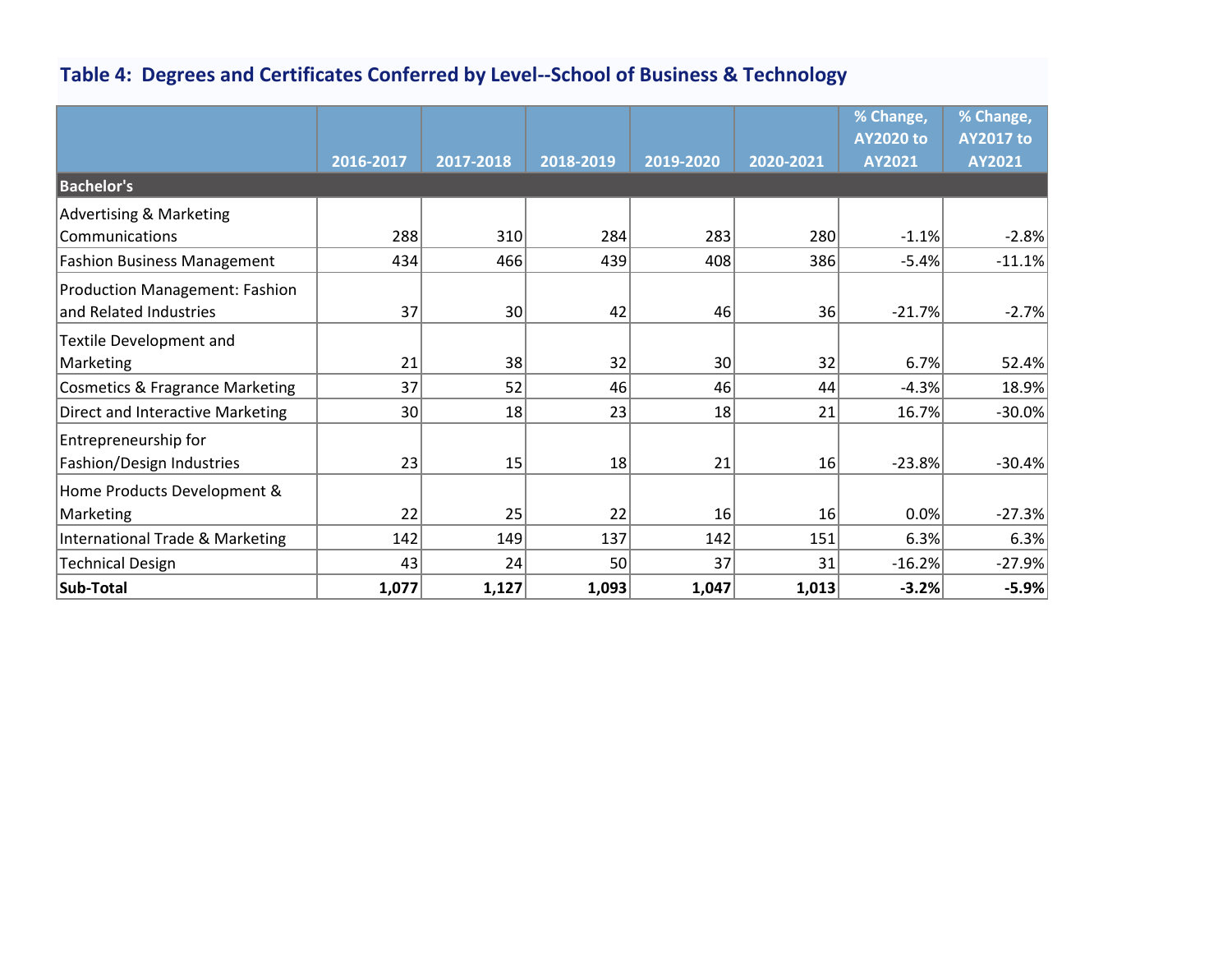#### <span id="page-8-0"></span>**Table 5: Degrees and Certificates Conferred by Level and Academic Program--School of Liberal Arts**

|                        |           |           |           |           |           | % Change,<br><b>AY2020 to</b> | % Change,<br><b>AY2017 to</b> |
|------------------------|-----------|-----------|-----------|-----------|-----------|-------------------------------|-------------------------------|
|                        | 2016-2017 | 2017-2018 | 2018-2019 | 2019-2020 | 2020-2021 | AY2021                        | AY2021                        |
| Totals                 |           |           |           |           |           |                               |                               |
| Associate              | 16        | 22        | 22        | 13        | 16        | 23.1%                         | 0.0%                          |
| Bachelor's             | 18        | 25        | 26        | 32        | 36        | 12.5%                         | 100.0%                        |
| <b>Grand Total</b>     | 34        | 47        | 48        | 45        | 52        | 15.6%                         | 52.9%                         |
| Associate              |           |           |           |           |           |                               |                               |
| Filmmaking             | 16        | 22        | 22        | 13        | 16        | 23.1%                         | 0.0%                          |
| Sub-Total              | 16        | 22        | 22        | 13        | 16        | 23.1%                         | 0.0%                          |
| <b>Bachelor's</b>      |           |           |           |           |           |                               |                               |
| Art History and Museum |           |           |           |           |           |                               |                               |
| Professions            | 18        | 15        | 17        | 16        | 17        | 6.3%                          | $-5.6%$                       |
| Film & Media Studies   |           | 10        | 9         | 16        | 19        | 18.8%                         | $\bullet$                     |
| Sub-Total              | 18        | 25        | 26        | 32        | 36        | 12.5%                         | 100.0%                        |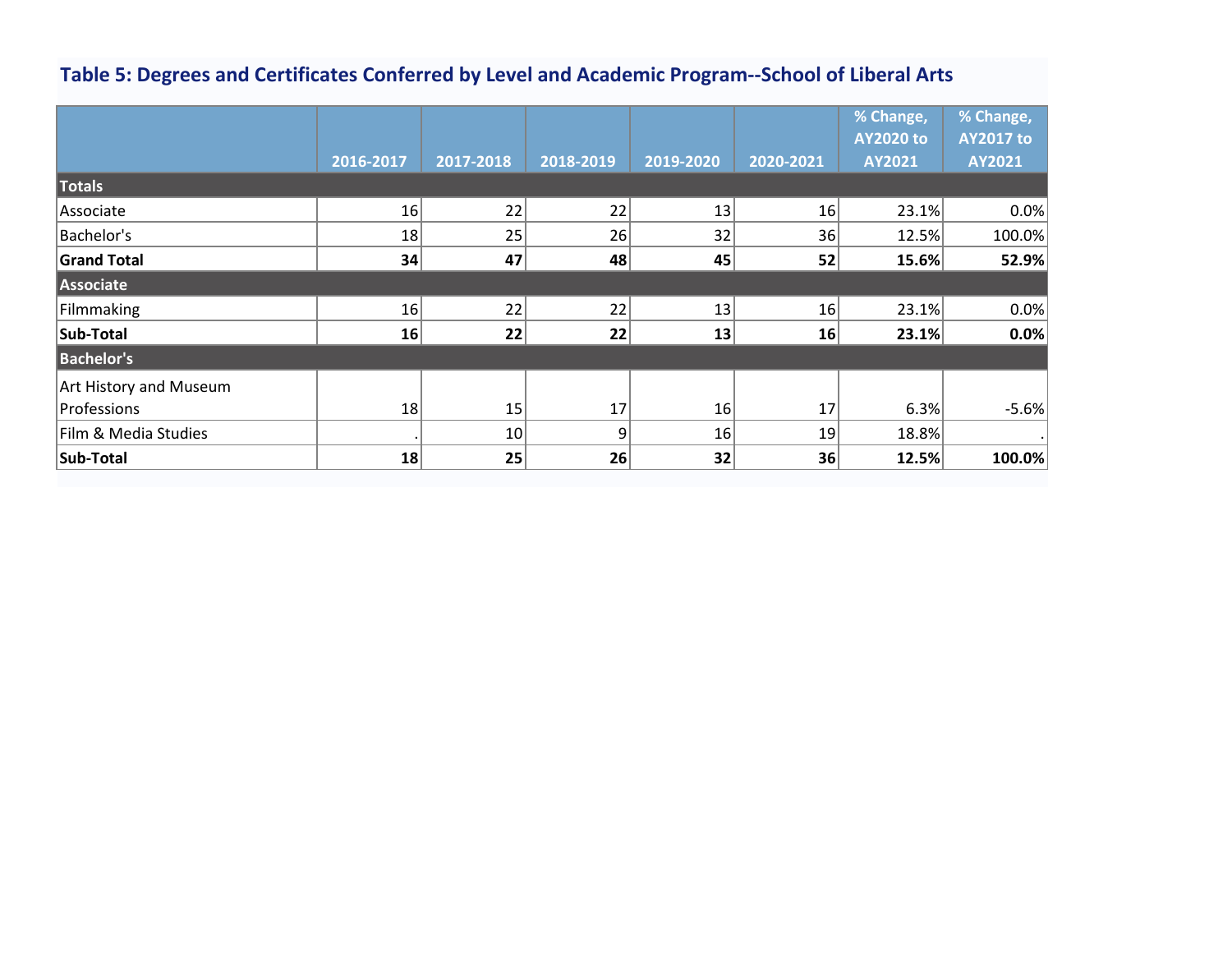#### **Table 6: Degrees and Certificates Conferred by Level and Academic Program--School of Graduate Studies**

|                                      |                |           |           |           |           | % Change,        | % Change,        |
|--------------------------------------|----------------|-----------|-----------|-----------|-----------|------------------|------------------|
|                                      |                |           |           |           |           | <b>AY2020 to</b> | <b>AY2017 to</b> |
|                                      | 2016-2017      | 2017-2018 | 2018-2019 | 2019-2020 | 2020-2021 | AY2021           | AY2021           |
| Art Market: Principles and           |                |           |           |           |           |                  |                  |
| Practices                            | 6 <sup>1</sup> | 10        | 11        |           | 11        | 57.1%            | 83.3%            |
| Cosmetics & Fragrance                |                |           |           |           |           |                  |                  |
| Marketing                            | 18             | 18        | 18        | 18        | 19        | 5.6%             | 5.6%             |
| <b>Exhibition and Experience</b>     |                |           |           |           |           |                  |                  |
| Design                               | 9              | 11        | 14        | 12        | 13        | 8.3%             | 44.4%            |
| <b>Fashion &amp; Textile Studies</b> | 8              | 5         | 10        | 63        | 11        | $-82.5%$         | 37.5%            |
| Global Fashion                       |                |           |           |           |           |                  |                  |
| Management                           | 15             | 15        | 16        | 17        | 15        | $-11.8%$         | 0.0%             |
| Illustration MA or MFA               | 12             | 8         | 4         | 7         | 9         | 28.6%            | $-25.0%$         |
| Sustainable Interior                 |                |           |           |           |           |                  |                  |
| Environments                         | 3              |           |           |           |           |                  |                  |
| <b>Fashion Design MFA</b>            |                |           | 12        | 18        | 15        | $-16.7%$         |                  |
| Total                                | 71             | 68        | 85        | 142       | 93        | $-34.5%$         | 31.0%            |